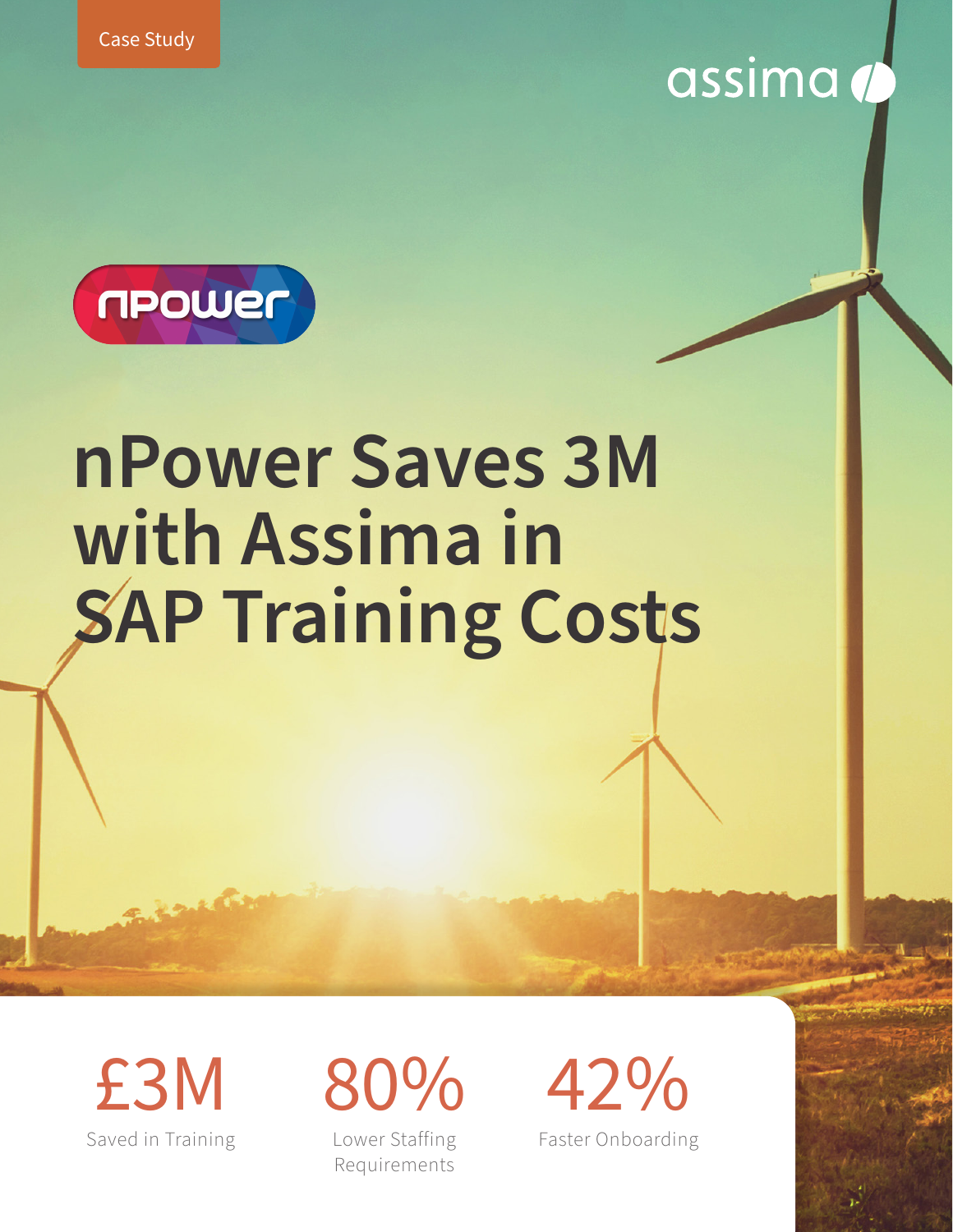## Challenges

When leading UK energy company npower migrated its mission-critical enterprise systems to SAP, a major training challenge ensued. The organization, which supplies electricity and gas to 5.1 million business and residential customers, needed to train 4,500 people on the new system quickly and efficiently, including key customer-facing teams at the contact center. Andy Hurren, Head of Learning at npower, says, "At the time, we had no digital training capabilities and no functional learning management system, which meant all our people had to be trained in classrooms using a traditional training client." Using this traditional approach, training costs were very high for the SAP deployment. "The training client cost millions to build and maintain, and we had a team of more than 140 trainers at one point, which was also a major cost center for the project," says Andy.



*Assima has helped us to reduce our staffing requirements for new projects by 80%, which equates to a major cost saving for the business.*

Andy Hurren, Head of Learning

## Solutions

The Assima Cloning Suite works by cloning the core SAP applications and building training modules that guide endusers through key tasks and processes. "Assima training modules look and feel exactly the same as the live SAP application, which means team members can learn by doing," says Andy. "There's no need to maintain the clones with live data from our SAP systems, which saves a lot of time, and we can update training materials quickly and easily to reflect any changes in the live system. The ease of ongoing maintenance and the value of lessons being available 24/7 throughout the training period and during Business as Usual is a considerable time saver compared to the old way of training where classes and refreshers had to be run frequently with a training environment always available."

The Assima training clones were fast and simple to develop with support from Assima. "Two or three of our developers attended an Assima training session and they were then able to create all the training materials we needed," says Andy. "Training is broken down into bitesized chunks, and integrated with video clips and other training content that helps employees gain the skills they need."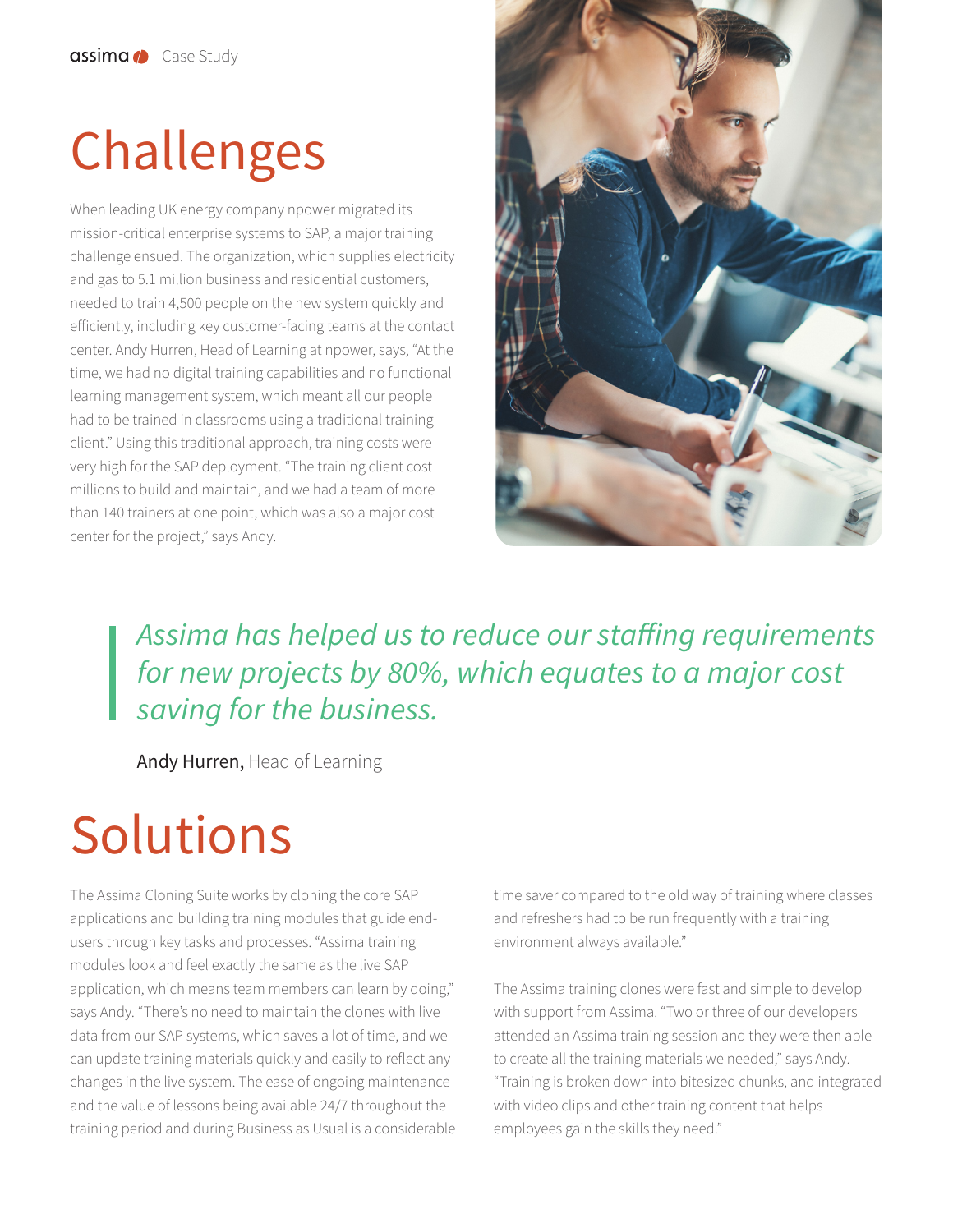*Here was a system that would allow me to train new staff on SAP without the astronomical cost of building and maintaining a SAP training client. Assima really was the answer to our prayers.*

Andy Hurren, Head of Learning

### Benefits

By replacing traditional classroom training with the Assima Cloning Suite, npower has dramatically reduced training costs and times, while also enhancing the learning experience for staff and providing internal development opportunities. Being able to log complaints effectively, practise scenarios in a realistic, life-like environment and giving call center agents the confidence to deal with enquiries effectively has contributed to npower rising from the bottom of the big 6 energy suppliers to 2nd. They also became the 5th most improved company in the UK for customer service.

#### £3 Million Cost Savings

The cost of developing a SAP training client and maintaining it over three years is around £3 million more than the cost of the Assima Cloning Suite. "We've saved £3 million by replacing our SAP training client with Assima, and that figure doesn't even account for the fact that we need far fewer trainers now and that training is faster and more efficient."

#### Up-Skilling Within the Organization

To cope with the demand for new smart meters, 100 apprentices have been taken on and run through a supportive in-depth 12 month training program. Some of these apprentices were existing members of staff, moved from their current role to avoid potential redundancies and to ensure their industry knowledge is being utilized in the best way possible.

#### Support Required for Dyslexic Users Dramatically Reduced

Previously, training was a challenge for npower's dyslexic users because new learning, heavy text and lots of manuals can be very daunting and confusing. By practising learning in a hands-on, physical environment it has helped overcome a lot of these challenges and reduce the support required to complete their training.

#### Improved Training Standards

The Assima clones reduce reliance on classroom teaching based on a blended eLearning approach. "We now split training about 70/30 between online learning and classroom training," says Andy. "Because people can practice what they learn in the classroom, their retention is far better, and training is much faster and more effective too."